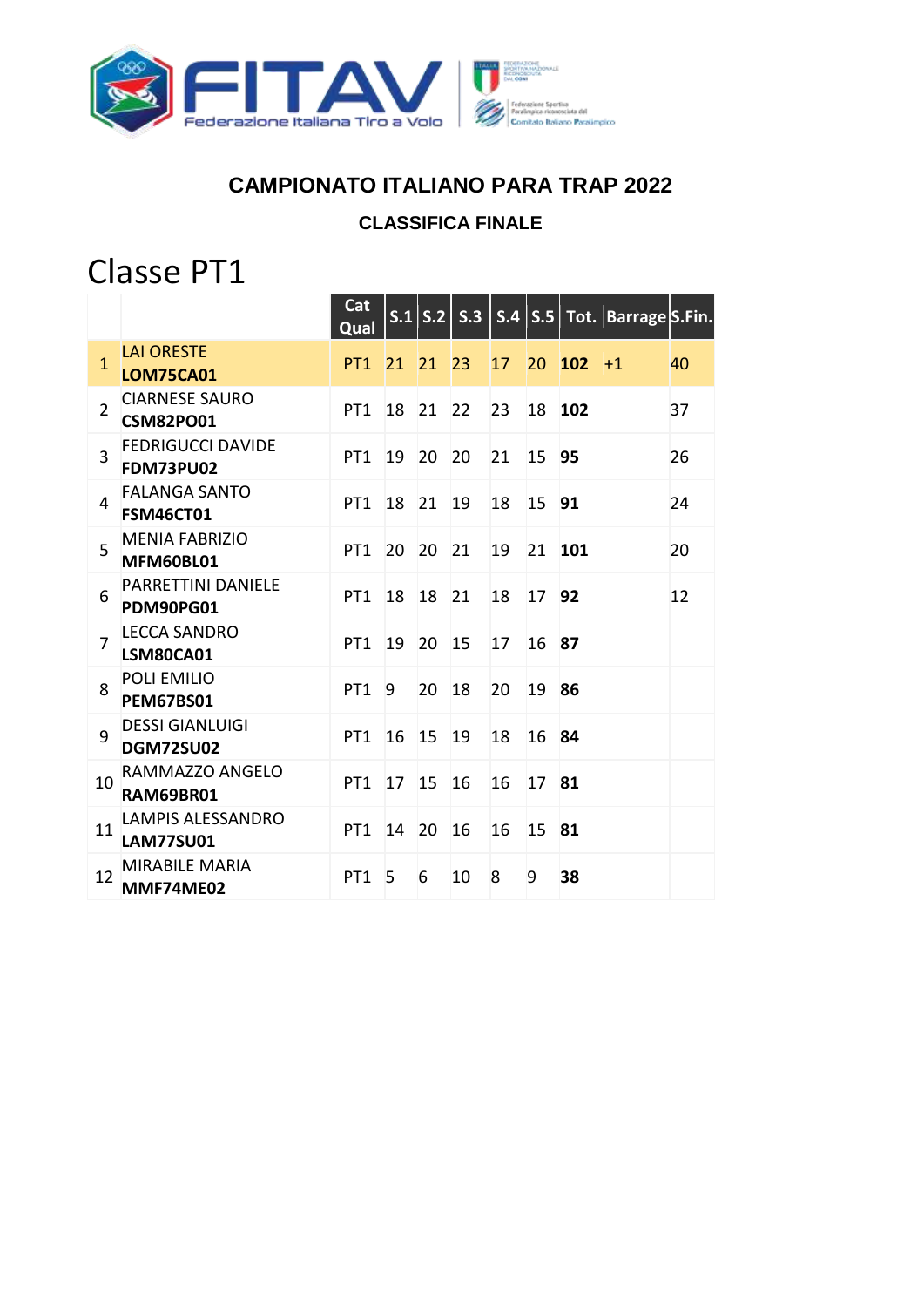

### **CAMPIONATO ITALIANO PARA TRAP 2022**

#### **CLASSIFICA FINALE**

## Classe PT2

|                |                                                       | Cat<br>Qual | S.1 |                 | S.2 S.3 |                 |           |            |      |    | $\overline{\left  \text{S.4} \right  \text{S.5} \left  \text{Tot.} \right }$ Barrage S.Fin. Tot.Fin. |
|----------------|-------------------------------------------------------|-------------|-----|-----------------|---------|-----------------|-----------|------------|------|----|------------------------------------------------------------------------------------------------------|
| $\overline{1}$ | <b>CUCITI SAVERIO</b><br><b>CSM68LU01</b>             | PT2 17      |     | 22              | 22      | 22 22           |           | 105        |      | 43 | 148                                                                                                  |
| $\overline{2}$ | <b>FAZZARI GIORGIO</b><br>FGM63RC01                   | PT2 24      |     | 22              | 23      | 19 21           |           | 109        |      | 42 | 151                                                                                                  |
| 3              | <b>CORMONS FABRIZIO</b><br>CFM75LT01                  | PT2 22      |     | 24              | 24      | 22 21           |           | <b>113</b> |      | 32 | 145                                                                                                  |
| 4              | <b>VENTRE ANTONINO</b><br><b>VAM88RC02</b>            | PT2 20      |     | 21              | 21      | 23 21           |           | 106        |      | 24 | 130                                                                                                  |
| 5              | <b>TALAMO RAFFAELE</b><br><b>TRM66RM01</b>            | PT2 22      |     | 22 <sup>2</sup> | 19      | 20 20           |           | 103        | $+4$ | 19 | 122                                                                                                  |
| 6              | <b>SPAGNOLI ALESSANDRO</b><br><b>SAM72MS01</b>        | PT2 21      |     | 19              | 22      |                 | 21 21     | 104        |      | 13 | 117                                                                                                  |
| $\overline{7}$ | <b>VERNATA GIULIA</b><br>VGF00PG01                    | PT2 19      |     | 23              | 21      | 19 21           |           | $103 + 3$  |      |    | 103                                                                                                  |
| 8              | <b>LANZA MASSIMO</b><br>LMM71ME01                     | PT2 20      |     | 19              | 20      | 21 20           |           | 100        |      |    | 100                                                                                                  |
| 9              | <b>MARROZZINI GIORGIO</b><br>MGM62FM01                | PT2 20      |     | 21              | 17      | 21              | 19        | 98         |      |    | 98                                                                                                   |
| 10             | <b>ALBERTI MASSIMILIANO</b><br><b>AMM68PU01</b>       | PT2 17      |     | 21              | 22      | 19 19           |           | 98         |      |    | 98                                                                                                   |
| 11             | <b>ITALIANO ROCCO</b><br><b>DOMENICO</b><br>IRM69RC02 | PT2 17      |     | 20              | 18      | 17 18           |           | 90         |      |    | 90                                                                                                   |
| 12             | <b>CRISTOFOLI CLAUDIO</b><br>CCM47PN01                | PT2 14      |     | 23              | 21      | 16 15           |           | 89         |      |    | 89                                                                                                   |
| 13             | <b>TESTELLA MARCELLO</b><br><b>TMM49AP01</b>          | PT2 19      |     | 17              | 17      | 17 <sup>2</sup> | <b>16</b> | 86         |      |    | 86                                                                                                   |
| 14             | <b>TINTORI SERGIO</b><br><b>TSM55PT01</b>             | PT2 19      |     | 16              | 18      | 14              | 14        | 81         |      |    | 81                                                                                                   |